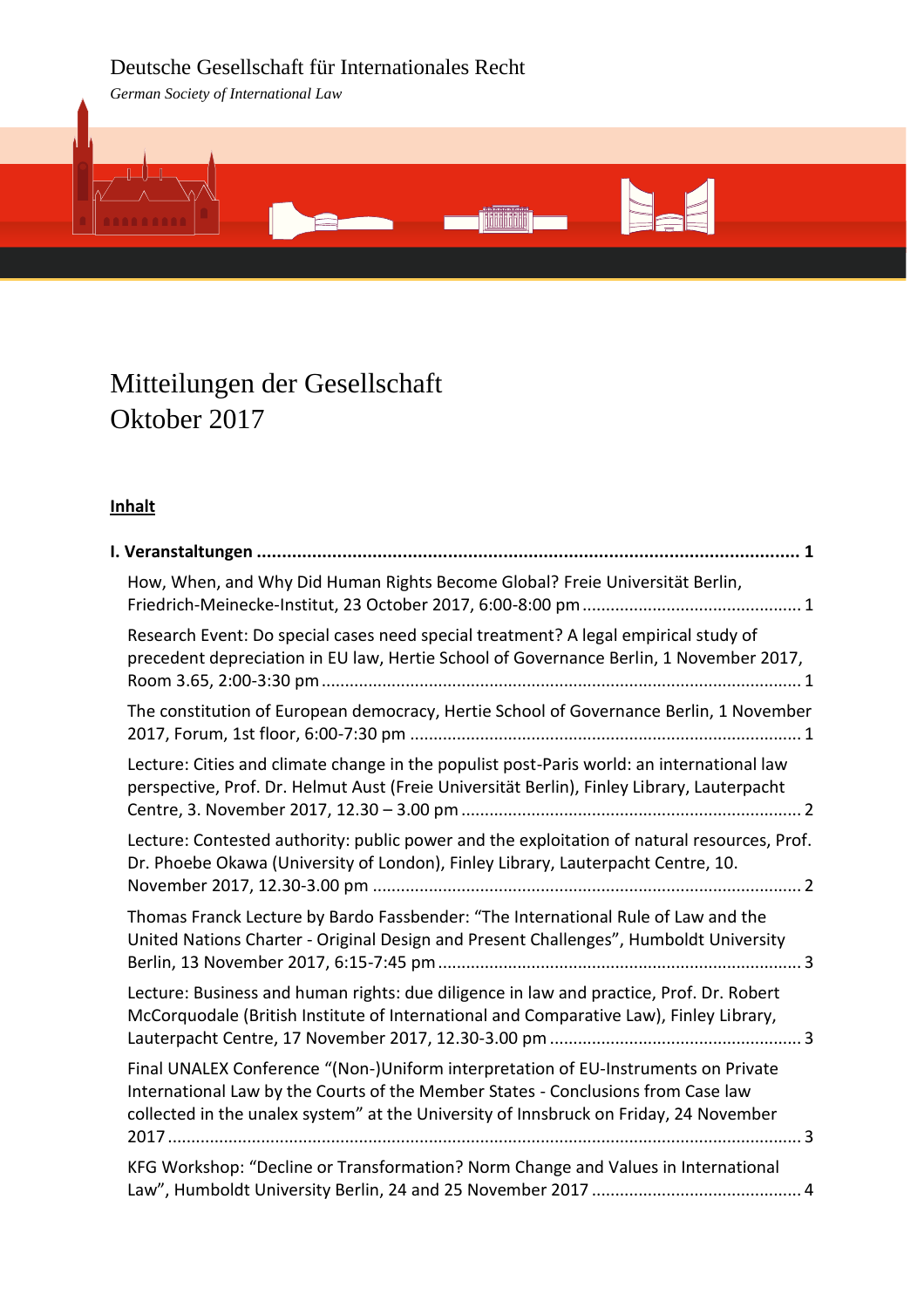|  | Conférences sur l'Europe: Les relations UE-Suisse: status quo et perspectives, Michael<br>Matthiessen (Ambassadeur de l'Union européenne en Suisse et pour la Principauté de<br>Liechtenstein), Université de Fribourg, Miséricorde, 28 novembre 2017, Salle Jäggi (MIS |  |  |
|--|-------------------------------------------------------------------------------------------------------------------------------------------------------------------------------------------------------------------------------------------------------------------------|--|--|
|  | Professor Saskia Sassen delivers Third Annual T.M.C. Asser Lecture, T.M.C. Asser Instituut,<br>Academy Hall of the Peace Palace, 30 November 2017, Carnegieplein 2, 2517 KJ The                                                                                         |  |  |
|  | A Conference under the Patronage of Their Excellencies, the Ambassadors of France and<br>Germany in the Grand Duchy of Luxembourg "Peace Through Law: The Versailles Peace<br>Treaty and dispute settlement after WWI", Wednesday, 6 December 2017 - Friday, 8          |  |  |
|  | Conference: Human Dignity and Human Security in Times of Terrorism, T.M.C. Asser<br>Instituut and the International Association of Constitutional Law (IACL), 14 December<br>2017, R.J. Schimmelpennincklaan 20-22, 2517 JN The Hague, Netherlands, 9:00 am (please     |  |  |
|  |                                                                                                                                                                                                                                                                         |  |  |
|  | Eine Stelle als Wissenschaftliche*r Mitarbeiter*in (50%), Johannes Kepler Universität Linz,<br>Institut für Legal Gender Studies (Bewerbungsfrist: 25. Oktober 2017) 8                                                                                                  |  |  |
|  | Eine Stelle als Akademische*r Mitarbeiter*in (Teilzeit), Universität Heidelberg, Lehrstuhl<br>für Öffentliches Recht, Völkerrecht und Menschenrechte, Professor Dr. Seibert-Fohr                                                                                        |  |  |
|  | Eine Oberassistenzstelle (100%), Universität Zürich, Fachgruppe Staats-, Verwaltungs- und<br>Völkerrecht, Prof. Dr. iur. Thomas Gächter (Bewerbungsfrist: 12. November 2017) 9                                                                                          |  |  |
|  | Fellowships at the Warwick Interdisciplinary Research Leadership Programme, WIRL-<br>COFUND, Warwick Institute of Advanced Study (Deadline 30. November 2017)  10                                                                                                       |  |  |
|  | Eine Stelle als Wissenschaftliche*r Mitarbeiter*in (50%), Universität Passau, Lehrstuhl für                                                                                                                                                                             |  |  |
|  |                                                                                                                                                                                                                                                                         |  |  |
|  | ESIL IGILTP - Call for Expressions of Interest : First European Conference on the Theory and<br>Philosophy of International Law, Application until 31 January 2018 13                                                                                                   |  |  |
|  | ESIL Annual Conference 13-15 September 2018, Manchester: Call for Papers -<br>'International law and universality', Submission Deadline: 31 January 2018 13                                                                                                             |  |  |
|  |                                                                                                                                                                                                                                                                         |  |  |
|  | Winter School on Federalism and Governance 2018, Austria/Italy, 5 February - 16 February                                                                                                                                                                                |  |  |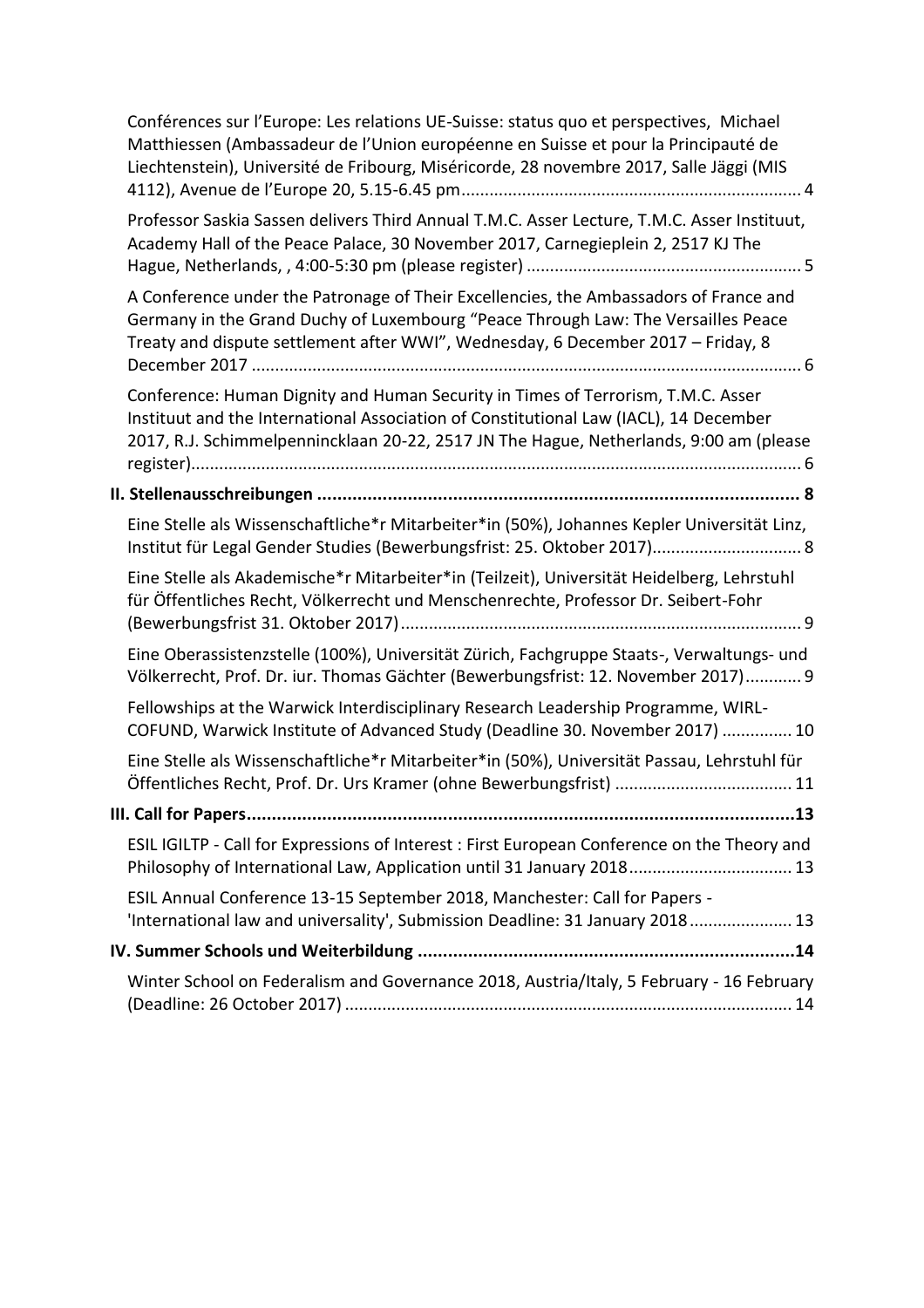#### <span id="page-2-0"></span>**I. Veranstaltungen**

#### <span id="page-2-1"></span>**How, When, and Why Did Human Rights Become Global? Freie Universität Berlin, Friedrich-Meinecke-Institut, 23 October 2017, 6:00-8:00 pm**

Colloquium by Stefan-Ludwig Hoffmann, Associate Professor of Late Modern European History at the Wissenschaftskolleg Berlin.

More information here: [https://www.wiko](https://www.wiko-berlin.de/veranstaltungen/veranstaltungskalender/event/2017/10/23/040000008200e00074c5b7101a82e00800000000d0c1897a0544d3010000000000000000100000004d6980fb4ba1ff419788/)[berlin.de/veranstaltungen/veranstaltungskalender/event/2017/10/23/040000008200e0007](https://www.wiko-berlin.de/veranstaltungen/veranstaltungskalender/event/2017/10/23/040000008200e00074c5b7101a82e00800000000d0c1897a0544d3010000000000000000100000004d6980fb4ba1ff419788/) [4c5b7101a82e00800000000d0c1897a0544d3010000000000000000100000004d6980fb4ba1](https://www.wiko-berlin.de/veranstaltungen/veranstaltungskalender/event/2017/10/23/040000008200e00074c5b7101a82e00800000000d0c1897a0544d3010000000000000000100000004d6980fb4ba1ff419788/) [ff419788/](https://www.wiko-berlin.de/veranstaltungen/veranstaltungskalender/event/2017/10/23/040000008200e00074c5b7101a82e00800000000d0c1897a0544d3010000000000000000100000004d6980fb4ba1ff419788/)

\*\*\*

<span id="page-2-2"></span>**Research Event: Do special cases need special treatment? A legal empirical study of precedent depreciation in EU law, Hertie School of Governance Berlin, 1 November 2017, Room 3.65, 2:00-3:30 pm**

A talk by Urska Sadl (European University Institute).

An initiative of the European & Global Governance Research Cluster at the Hertie School of Governance.

To register, please send an e-mail to Andrea Derichs (derichs@hertie-school.org).

More information here: [https://www.hertie-school.org/en/events/event-detail/event/european-and-global](https://www.hertie-school.org/en/events/event-detail/event/european-and-global-governance-colloquium-2/)[governance-colloquium-2/](https://www.hertie-school.org/en/events/event-detail/event/european-and-global-governance-colloquium-2/)

<span id="page-2-3"></span>**The constitution of European democracy, Hertie School of Governance Berlin, 1 November 2017, Forum, 1st floor, 6:00-7:30 pm**

\*\*\*

There is little doubt that the European Union suffers from a democratic deficit that affects its legitimacy and acceptance with EU citizens. However, it is rarely noticed that this deficit finds its source in the state of European constitutionalism. The EU is over-constitutionalised, and the effect is a power shift from the democratically legitimised and accountable institutions to the executive and judicial bodies of the EU. In his new book, 'The Constitution of European Democracy' (Oxford University Press), Dieter Grimm analyses the origins and consequences of this situation, and develops proposals for a reform of the institutional structure and the decision making process within the EU.

The event is part of the **Berlin Science Week** (1-10 November 2017).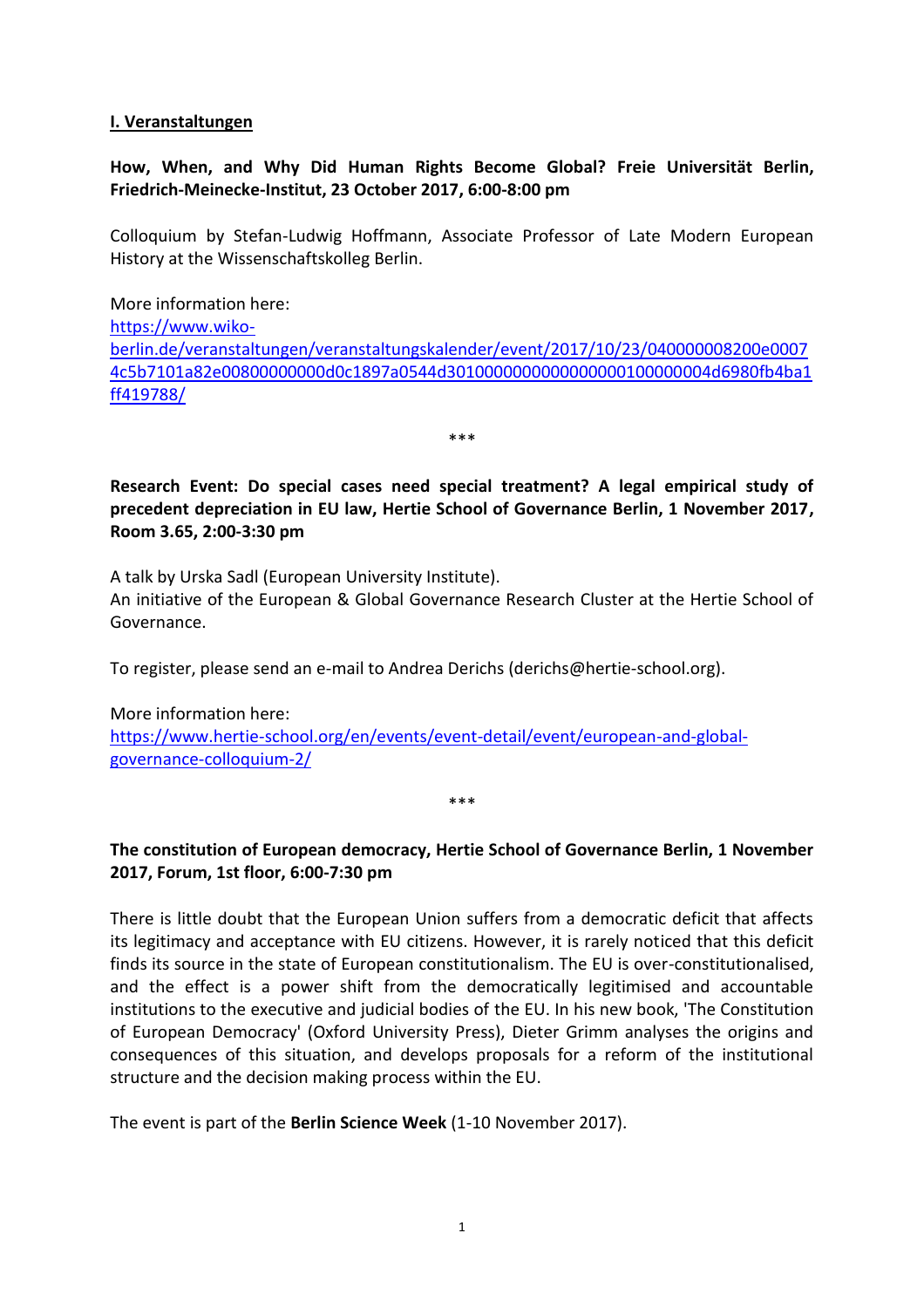More information here:

https://www.hertie-school.org/en/2017-11-01 constitution of european democracy/

\*\*\*

<span id="page-3-0"></span>**Lecture: Cities and climate change in the populist post-Paris world: an international law perspective, Prof. Dr. Helmut Aust (Freie Universität Berlin), Finley Library, Lauterpacht Centre, 3. November 2017, 12.30 – 3.00 pm**

#### Lecture summary:

In recent years, cities have asserted themselves as relevant global actors in a number of fields. In the field of climate change governance, a plethora of different networks and initiatives has mushroomed. While the international law mainstream has been mostly ignored this development, it is time to take stock with respect to the role that cities play in today's international legal order. The original justification for a global role of cities in this field was a perceived state failure with respect to climate change governance. After the entry into force of the Paris Agreement new questions arise: Can cities still claim to take the lead, to act where states supposedly only talk? Or would this only deepen the divisions in the populist-riven societies of our days? The talk will address these questions from an international law perspective, trying to sketch how international law might look like in the "urban age" in which we supposedly now live.

More Information here:

[http://www.lcil.cam.ac.uk/events/lcil-friday-lecture-cities-and-climate-change-populist-post](http://www.lcil.cam.ac.uk/events/lcil-friday-lecture-cities-and-climate-change-populist-post-paris-world-international-law-per)[paris-world-international-law-per](http://www.lcil.cam.ac.uk/events/lcil-friday-lecture-cities-and-climate-change-populist-post-paris-world-international-law-per)

\*\*\*

<span id="page-3-1"></span>**Lecture: Contested authority: public power and the exploitation of natural resources, Prof. Dr. Phoebe Okawa (University of London), Finley Library, Lauterpacht Centre, 10. November 2017, 12.30-3.00 pm**

#### Lecture summary:

Who has the right to exploit Libya's oil reserves ? Since the overthrow of Gaddafi in 2011 there has been no identifiable source of political authority and loosely allied militia groups have been competing for legitimacy and with it authority to exploit Libya's natural resources. Similarly, of the many startling revelations to come out of the Syrian conflict was the suggestion that both the Assad regime and Isis had funded the war by selling Syria's oil reserves not just to each other but also to third states such as Turkey. This brought to core the question of authority to exercise public power in conflict situations; For what purposes and on whose behalf may the power be exercised where the legitimacy of an incumbent government is under challenge? Under what circumstances may rebels be entitled to exploit natural resources in conflict zones? What consequences attach to rights conferred on third parties, such as foreign corporations, in the absence of authority to do so? The situations in Syria and Libya are the latest manifestation of a recurrent problem in modern conflicts. The conflicts in Angola, Sierra Leone and Congo profoundly underlined the importance of international oversight, in particular whether the existing international mechanisms placed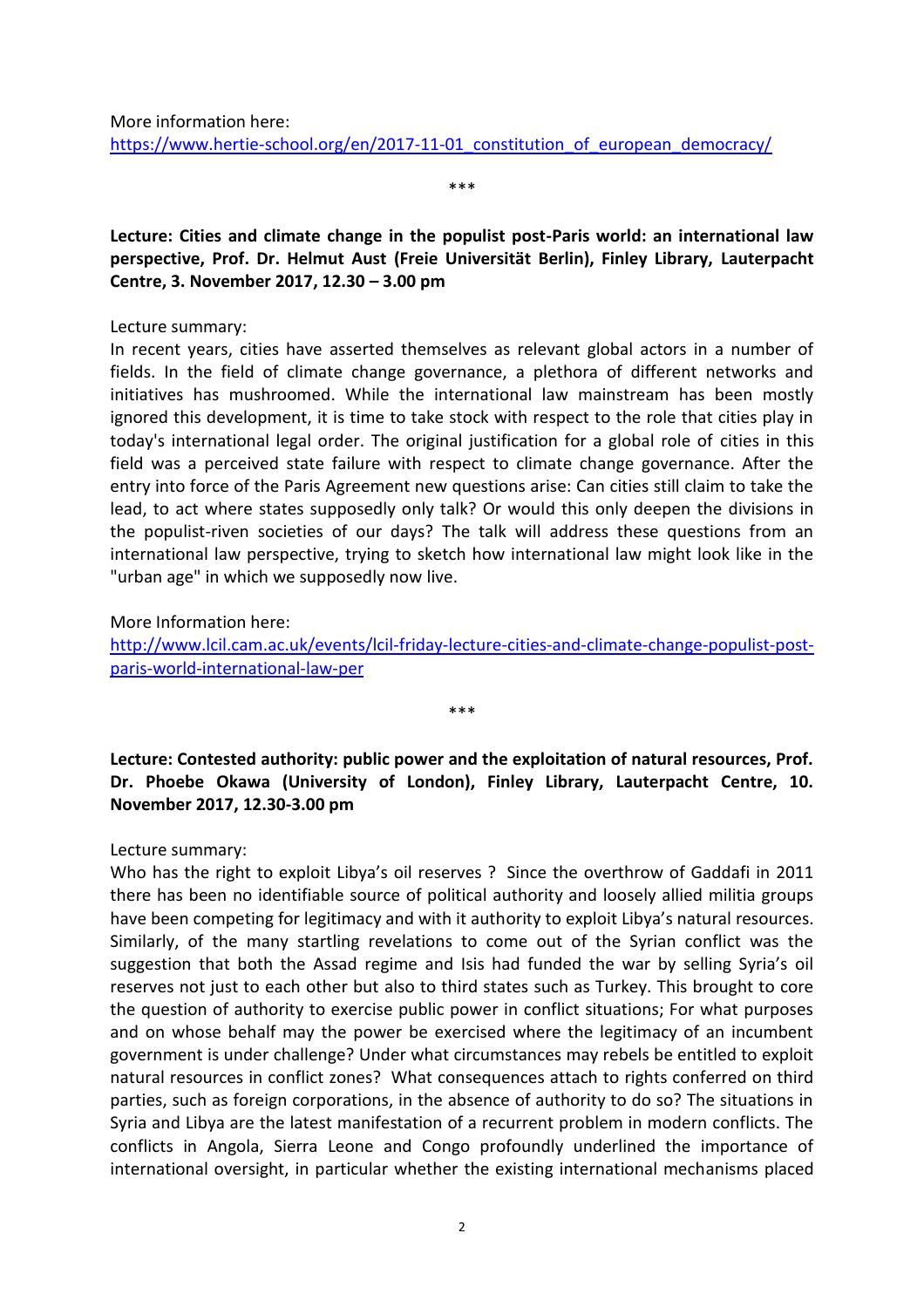appropriate constraints on the use of natural resources for the purposes of funding or perpetuating an unpopular war not in the interest of the population. The paper examines whether there is a modern law of 'belligerency' and its implications for the exploitation of natural resources.

More Information here: [http://www.lcil.cam.ac.uk/events/lcil-friday-lecture-contested](http://www.lcil.cam.ac.uk/events/lcil-friday-lecture-contested-authority-public-power-and-exploitation-natural-resources-profe)[authority-public-power-and-exploitation-natural-resources-profe](http://www.lcil.cam.ac.uk/events/lcil-friday-lecture-contested-authority-public-power-and-exploitation-natural-resources-profe)

\*\*\*

<span id="page-4-0"></span>**Thomas Franck Lecture by Bardo Fassbender: "The International Rule of Law and the United Nations Charter - Original Design and Present Challenges", Humboldt University Berlin, 13 November 2017, 6:15-7:45 pm**

We would like to invite you to a public lecture by Professor Bardo Fassbender, University of St.Gallen, on "The International Rule of Law and the United Nations Charter - Original Design and Present Challenges".

The lecture will take place on Monday, 13 November 2017, at 6.15 pm in room 213, Law Faculty of Humboldt-Universität zu Berlin (Unter den Linden 9).

More information here: [http://www.kfg-intlaw.de/News%20and%20Events/news\\_einzel.php?ID=93](http://www.kfg-intlaw.de/News%20and%20Events/news_einzel.php?ID=93)

<span id="page-4-1"></span>**Lecture: Business and human rights: due diligence in law and practice, Prof. Dr. Robert McCorquodale (British Institute of International and Comparative Law), Finley Library, Lauterpacht Centre, 17 November 2017, 12.30-3.00 pm**

\*\*\*

Lecture summary:

Human rights due diligence is at the heart of the UN Guiding Principles on Business and Human Rights. This lecture will explore what this means in law and in practice for businesses, states and victims. It will also consider the extent to which there are legal responsibilities on businesses in this area and what remedies are available.

More Information here: [http://www.lcil.cam.ac.uk/events/lcil-friday-lecture-business-and](http://www.lcil.cam.ac.uk/events/lcil-friday-lecture-business-and-human-rights-due-diligence-law-and-practice-professor-robert)[human-rights-due-diligence-law-and-practice-professor-robert](http://www.lcil.cam.ac.uk/events/lcil-friday-lecture-business-and-human-rights-due-diligence-law-and-practice-professor-robert)

\*\*\*

<span id="page-4-2"></span>**Final UNALEX Conference "(Non-)Uniform interpretation of EU-Instruments on Private International Law by the Courts of the Member States - Conclusions from Case law collected in the unalex system" at the University of Innsbruck on Friday, 24 November 2017**

The EU research project "unalex – multilingual information for the uniform interpretation of the instruments of judicial cooperation in civil matters" is organizing its final conference on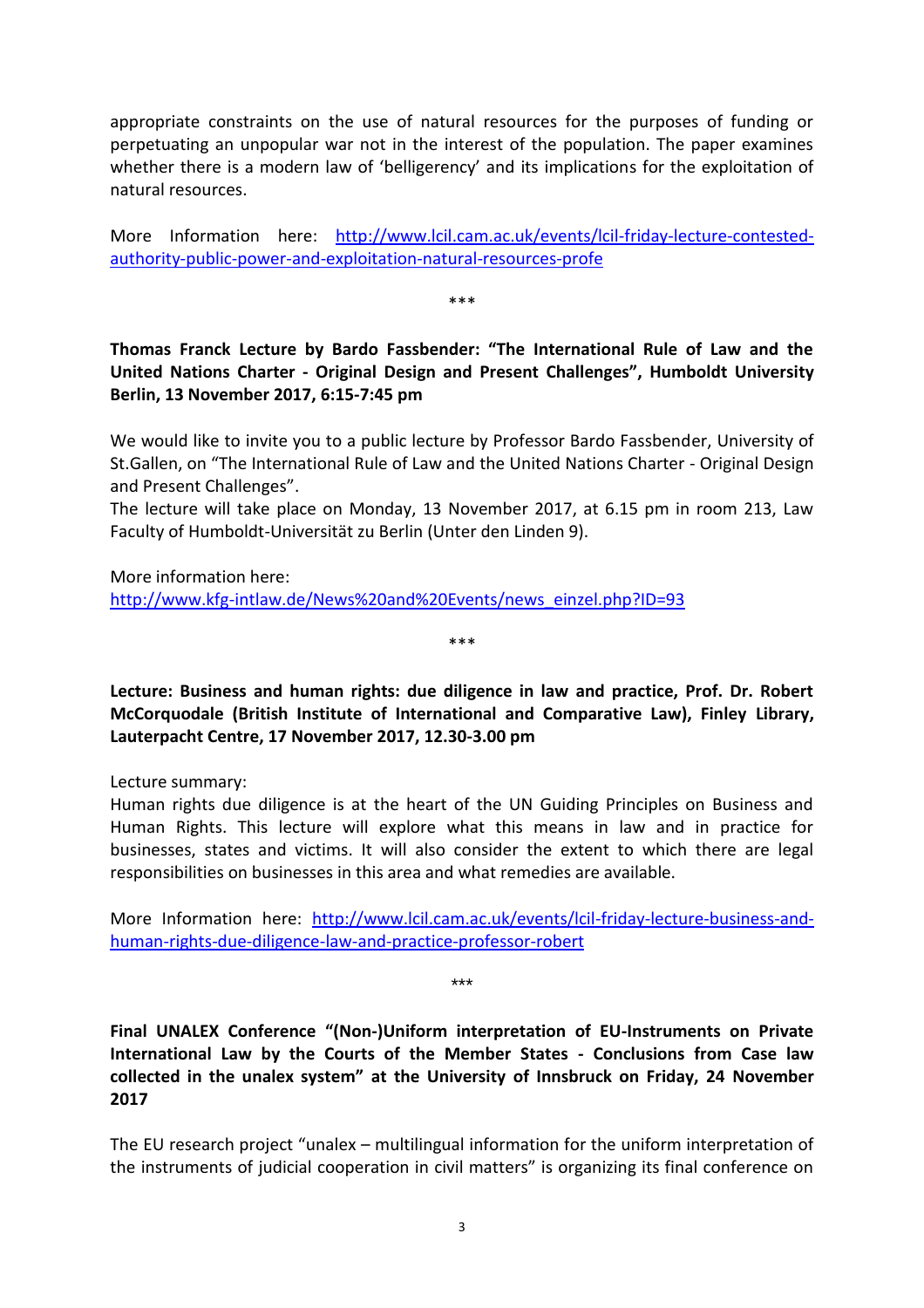the application of EU Regulations in the area of Private International Law under the title "(Non-)Uniform interpretation of EU-Instruments on Private International Law by the Courts of the Member States - Conclusions from Case law collected in the unalex system".

The UNALEX project is aimed at the expansion of a multilingual international source of literature on legal instruments of EU law and of international uniform law. It is based on the already existing UNALEX portal (http://www.unalex.eu/), a legal information system on European and international uniform law, containing a well equipped collection of international case law, structured compendia and a large number of additional materials. A primary goal of the UNALEX project is to interest and to win authors from different European legal systems to create compendia and commentaries and to form a European network of authors (ELAN).

If you like to attend please register by fax: +43-512 507 81297 or email: [auslandsrecht@uibk.ac.at](mailto:auslandsrecht@uibk.ac.at)  (Ms. Helene Haas, tel. +43-512 507 81231) until November 15th, 2017.

More Information here:<https://www.innsbruck.info/en/congress/unalex.html>

\*\*\*

# <span id="page-5-0"></span>**KFG Workshop: "Decline or Transformation? Norm Change and Values in International Law", Humboldt University Berlin, 24 and 25 November 2017**

On 24 and 25 November 2017, Heike Krieger and Andrea Liese will be hosting the KFGs first Workshop. Convening renown scholars from international law and political science, the Workshop will scrutinize from an interdisciplinary perspective how international norms and their underlying values are changing.

Please find the program here: <https://drive.google.com/file/d/0Bww13ZOFzDVcRlRDUTNEd1l6djQ/view>

<span id="page-5-1"></span>**Conférences sur l'Europe: Les relations UE-Suisse: status quo et perspectives, Michael Matthiessen (Ambassadeur de l'Union européenne en Suisse et pour la Principauté de Liechtenstein), Université de Fribourg, Miséricorde, 28 novembre 2017, Salle Jäggi (MIS 4112), Avenue de l'Europe 20, 5.15-6.45 pm**

\*\*\*

L'Union européenne et la Suisse sont des partenaires économiques importants et leurs sociétés sont étroitement liées. Grâce aux accords dits « bilatéraux » la Suisse participe au marché unique de l'UE et à plusieurs autres politiques européennes. Cependant, des questions de fond se posent concernant le futur développement de ce partenariat et notamment de sa base institutionnelle. La conférence fera un état des lieux actuel des relations entre l'UE et la Suisse et donnera un éclairage sur les perspectives en tenant compte des développements à l'interne de l'UE et du contexte global.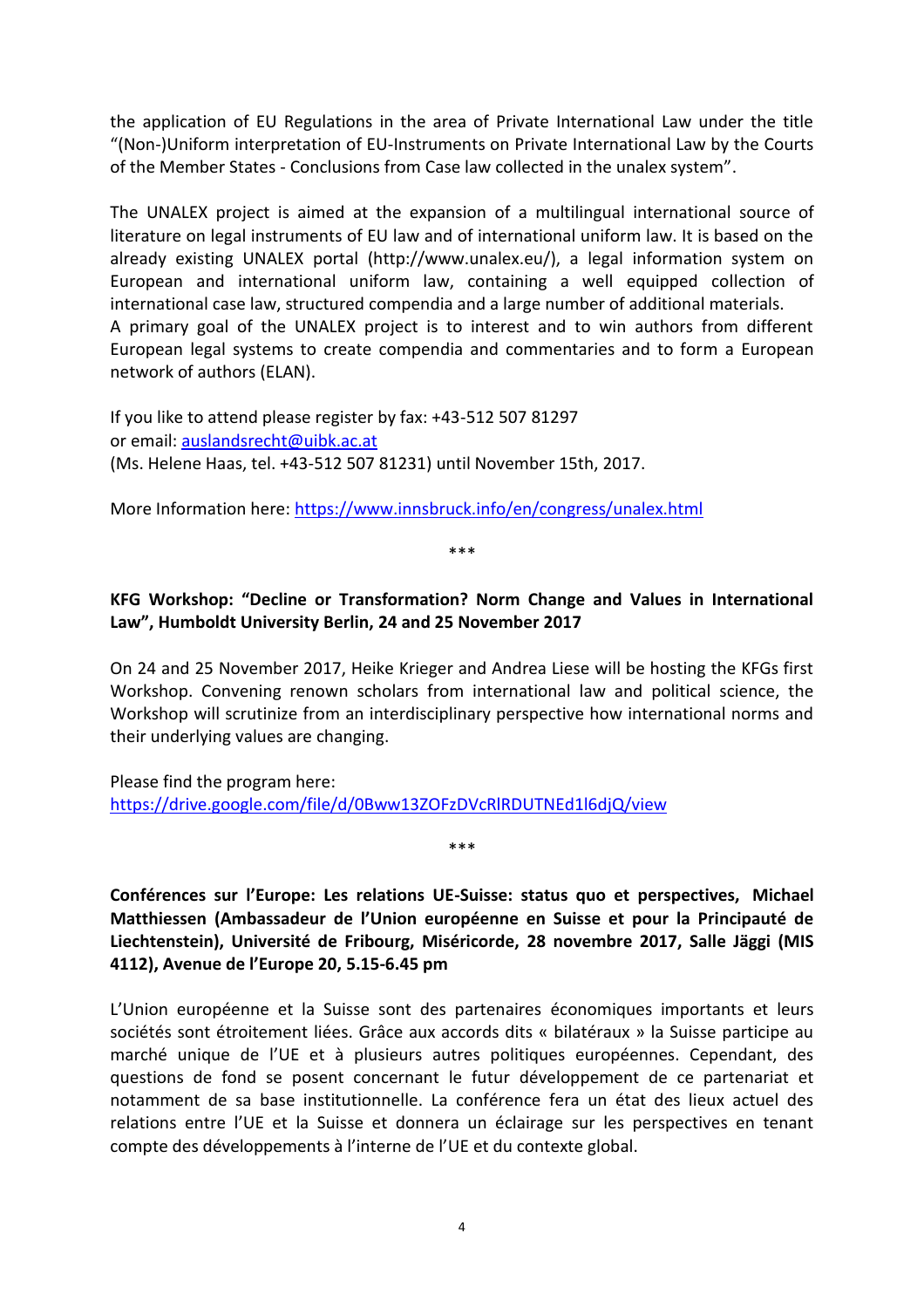Michael Matthiessen est Ambassadeur de l'Union européenne auprès de la Suisse et de la Principauté du Liechtenstein depuis le 1er septembre 2016. Il a à son actif plus de 30 ans d'expérience en diplomatie, d'abord au service de son pays d'origine, le Danemark, puis au cours des 18 dernières années auprès des institutions européennes. En dernier lieu, il y était responsable du Dialogue Europe-Asie (ASEM). Michael Matthiessen est titulaire d'un Master en sciences politiques de l'université d'Aarhus et d'un diplôme d'études approfondies (DEA) en relations internationales de Sciences Po Paris.

Plus d'informations:<http://agenda.unifr.ch/e/fr/2515/>

Pour obtenir plus d'information sur la série 'Conféreces sur l'Europe' de l'Université de Fribourg, veuillez consulter le lien suivant:

[http://www.unifr.ch/ius/assets/files/chaires/CH\\_Epiney/files/Institut%20fuer%20Europarec](http://www.unifr.ch/ius/assets/files/chaires/CH_Epiney/files/Institut%20fuer%20Europarecht/Forschung_Weiterbildung/Europa_im_Gespraech/2017-2018_neu.pdf) ht/Forschung Weiterbildung/Europa\_im\_Gespraech/2017-2018\_neu.pdf

\*\*\*

<span id="page-6-0"></span>**Professor Saskia Sassen delivers Third Annual T.M.C. Asser Lecture, T.M.C. Asser Instituut, Academy Hall of the Peace Palace, 30 November 2017, Carnegieplein 2, 2517 KJ The Hague, Netherlands, , 4:00-5:30 pm (please register)**

Each year the Asser Institute invites an internationally renowned jurist and outstanding public intellectual to take inspiration from Tobias Asser's idea of cultivating trust and respect through law and legal institutions.

#### **Cultivation of Trust**

Mutual trust and respect are crucial to the health of any society, especially when it is a heterogeneous one; this holds regardless of whether it is the international society, the European society or the urban society of one of the rapidly growing cities across the globe. A question that Tobias Asser handed down to us is 'how can law and legal institutions contribute to the cultivation of such necessary trust and respect?' – a question central to the Asser Institute's Research Agenda. The Annual T.M.C. Asser Lecture means to bring this question to different contexts and fields of law. It aspires to be a platform for constructive, critical reflection on the role of law in addressing the challenges and (potentially radical) changes of the global society in the 21st century, due to, for example, migration, globalisation and climate change.

#### **Refugees of 'economic development'**

Professor Saskia Sassen's lecture will deal with an emergent type of migrant not formally recognised in law: a refugee not of war, but from particular forms of "economic development" that not only cause environmental destruction, but also have expelled millions of rural smallholders from their land over the last few years. She will elaborate on the need for a new legal regime that recognises this development.

More information here:<http://www.asser.nl/education-events/events/?id=2990>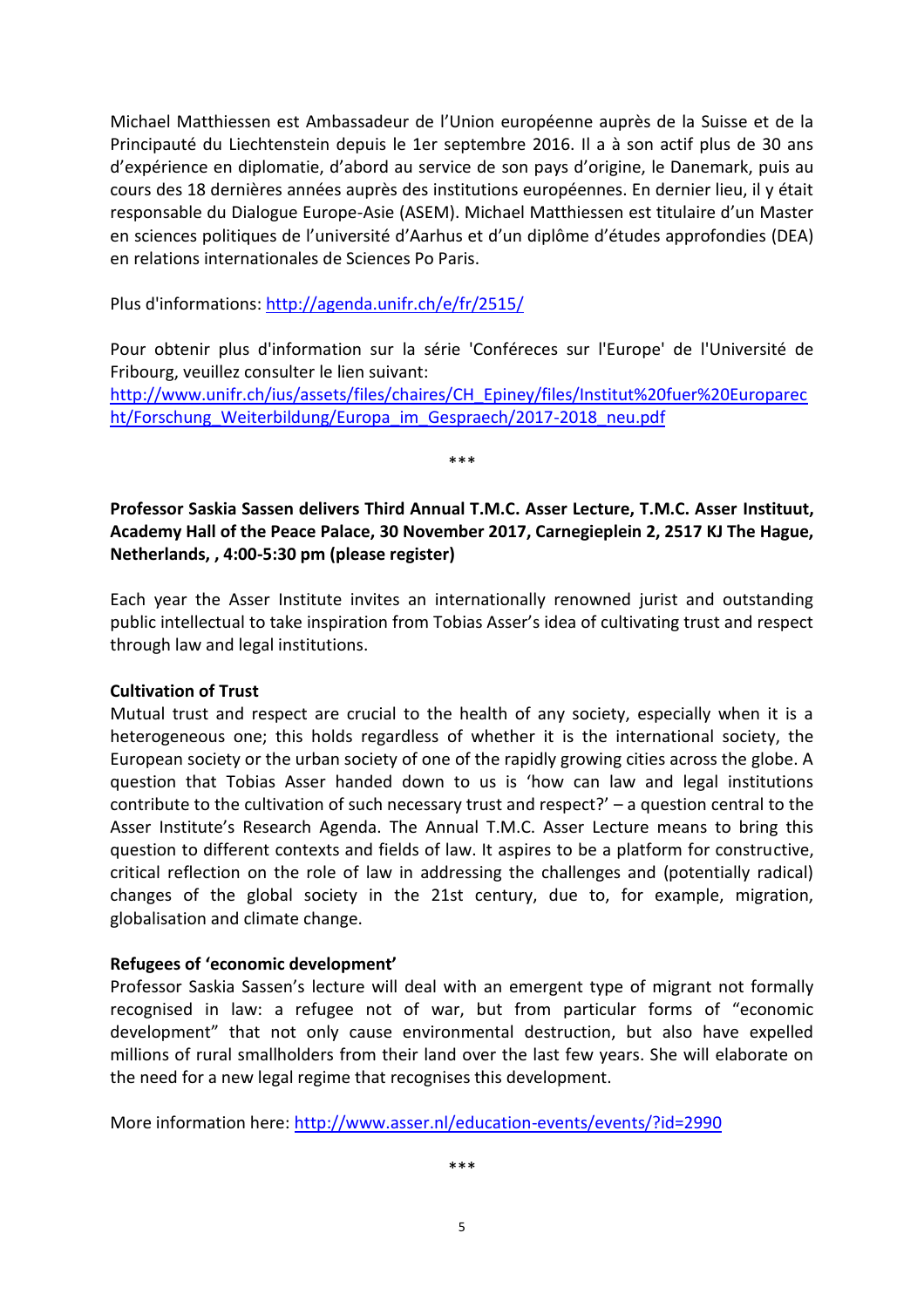# <span id="page-7-0"></span>**A Conference under the Patronage of Their Excellencies, the Ambassadors of France and Germany in the Grand Duchy of Luxembourg "Peace Through Law: The Versailles Peace Treaty and dispute settlement after WWI", Wednesday, 6 December 2017 – Friday, 8 December 2017**

Jointly organised by the two research departments, the conference "Peace Through Law: The Versailles Peace Treaty and dispute settlement after WWI" is designed to investigate both the notion of "peace through law" and the new international framework set up by the Treaty in the aftermath of the Great War. Held a century later, the conference will also offer a unique moment of reflection on the state of the dispute settlement system.

If you are interested in participating in this conference, please send your reservation request with your contact details (first name, surname and affiliation) to [events@mpi.lu](mailto:events@mpi.lu) or contact Martina Winkel: (+352) 26 94 88 923.

The participation is free of charge.

Venue: Max Planck Institute Luxembourg 4, rue Alphonse Weicker L-2721 Luxembourg

More information here: [https://www.mpi.lu/news-and-events/2017/december/06-](https://www.mpi.lu/news-and-events/2017/december/06-08/peace-through-law-the-versailles-peace-treaty-and-dispute-settlement-after-wwi/) [08/peace-through-law-the-versailles-peace-treaty-and-dispute-settlement-after-wwi/](https://www.mpi.lu/news-and-events/2017/december/06-08/peace-through-law-the-versailles-peace-treaty-and-dispute-settlement-after-wwi/)

\*\*\*

<span id="page-7-1"></span>**Conference: Human Dignity and Human Security in Times of Terrorism, T.M.C. Asser Instituut and the International Association of Constitutional Law (IACL), 14 December 2017, R.J. Schimmelpennincklaan 20-22, 2517 JN The Hague, Netherlands, 9:00 am (please register)**

On 14 December 2017, the Asser Institute and the Research Group on "Constitutional Responses to Terrorism" within the International Association of Constitutional Law (IACL) will jointly organise an international conference on 'Human Dignity and Human Security in Times of Terrorism: International (Human Rights) Law Challenges and Opportunities'. This conference, which is co-funded by the Municipality of The Hague, will critically analyse human dignity and human security challenges in the lead up to terrorism and in the responses to terrorism (both legal frameworks and specific issues). It aims to map how human dignity and human security can be secured, and how the law can constitute a source of trust, in times where Europe and the rest of the world continue to be plagued by terrorism.

The Conference will feature the participation of a number of keynote speakers, including Prof. Ernst Hirsch Ballin, Prof. Helen Duffy and Prof. Martin Scheinin. A draft programme will be uploaded shortly.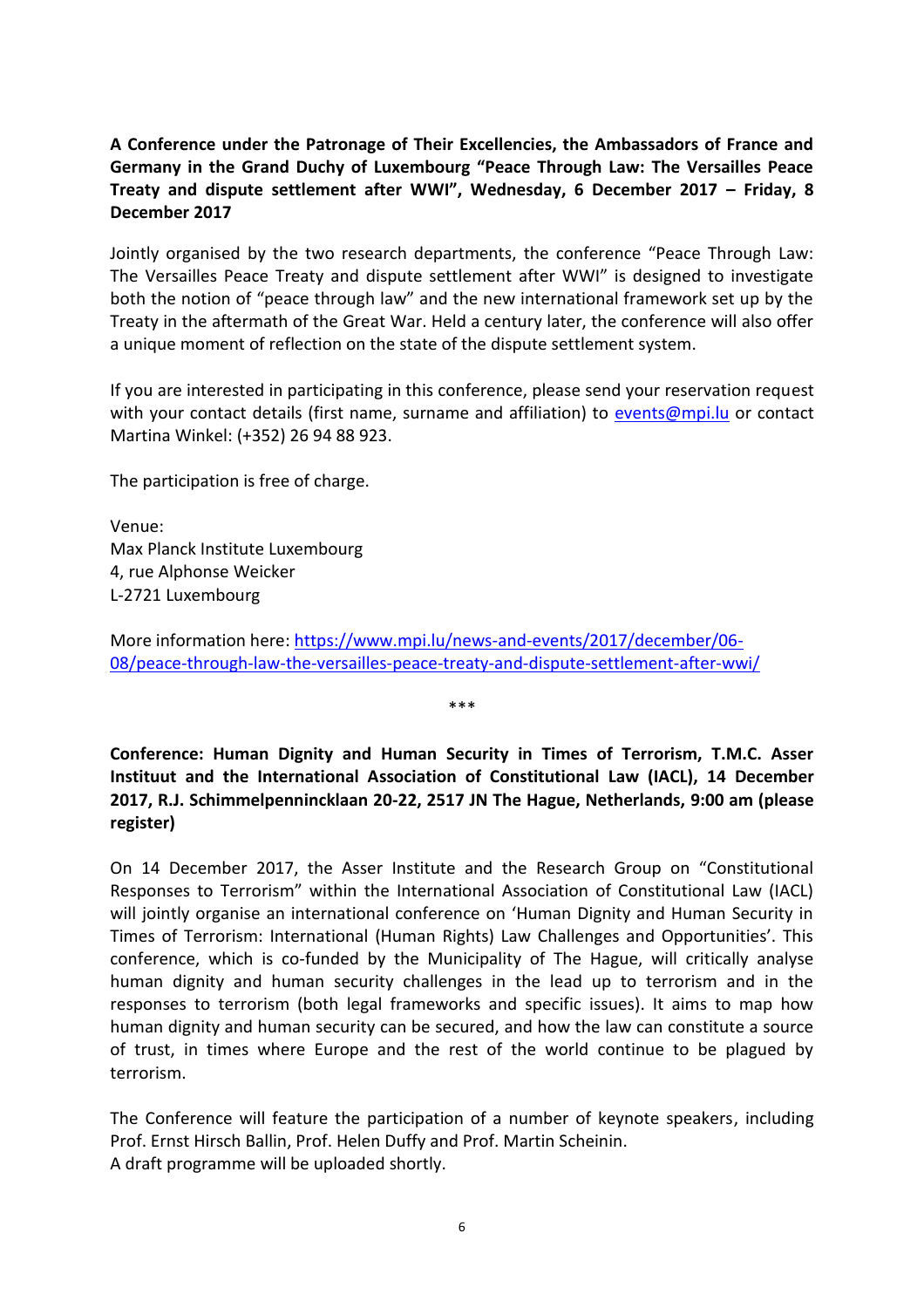Please register for this free conference.

More information here:<http://www.asser.nl/education-events/events/?id=2991>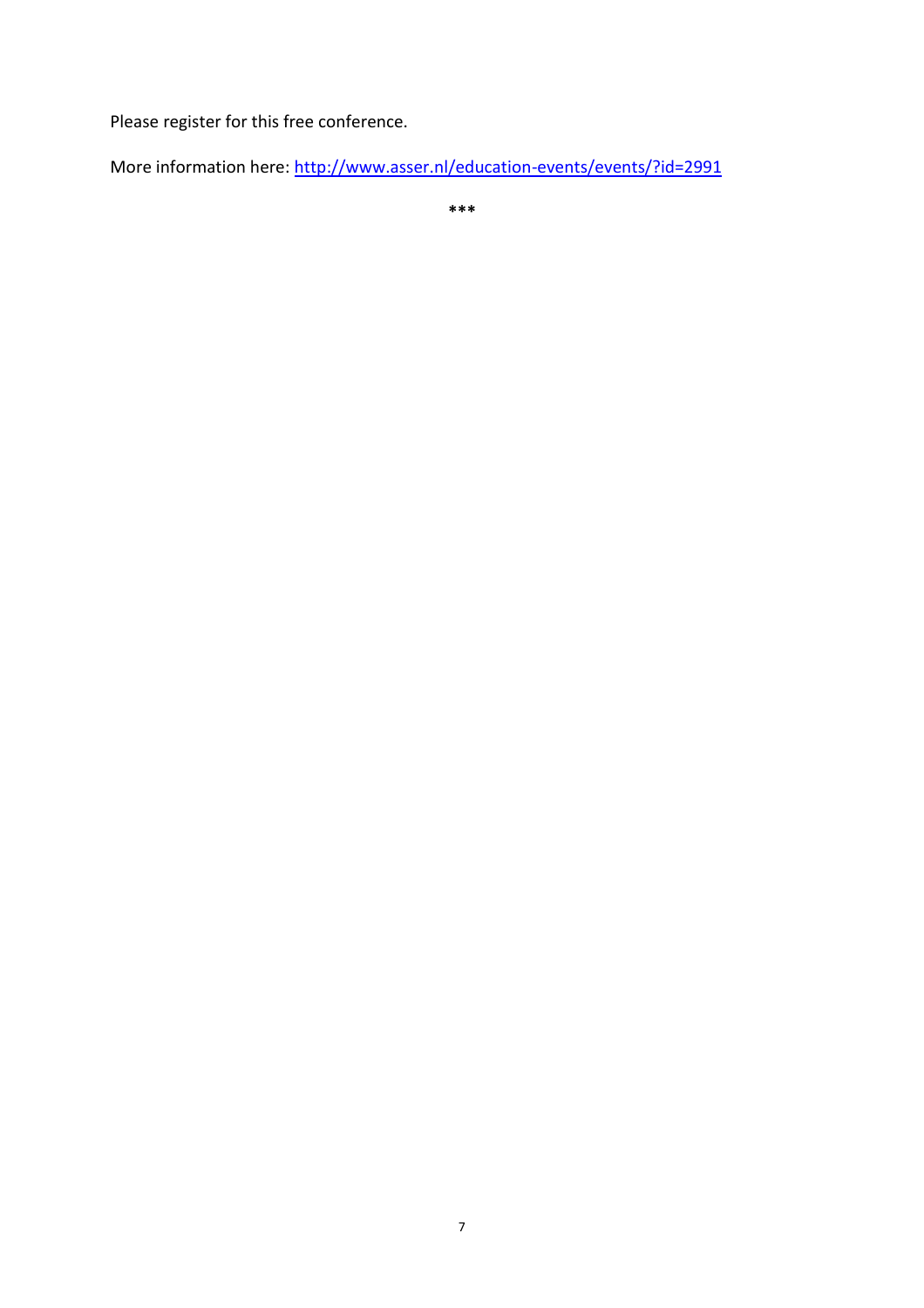#### <span id="page-9-0"></span>**II. Stellenausschreibungen**

# <span id="page-9-1"></span>**Eine Stelle als Wissenschaftliche\*r Mitarbeiter\*in (50%), Johannes Kepler Universität Linz, Institut für Legal Gender Studies (Bewerbungsfrist: 25. Oktober 2017)**

Die Johannes Kepler Universität Linz ist mit 20.000 Studierenden und ca. 3.000 MitarbeiterInnen Oberösterreichs größte Bildungs- und Forschungseinrichtung. An vier Fakultäten bietet die JKU rund 60 Studienrichtungen an. Zur Verstärkung unseres Teams an der Rechtswissenschaftlichen Fakultät suchen wir zum ehestmöglichen Zeitpunkt eine/n UniversitätsassistentIn mit Diplom/Master im halben Beschäftigungsausmaß befristet bis 30.09.2021 am Institut für Legal Gender Studies (Anzeigennummer 3345)

#### **Ihre Aufgaben:**

-Mitarbeit in den Forschungsschwerpunkten des Instituts -Bereitschaft zum Verfassen einer Dissertation -Publikationstätigkeit und aktive Teilnahme an wissenschaftlichen Konferenzen -Selbstständige Lehrtätigkeit und Mitbetreuung wissenschaftlicher Arbeiten -Unterstützung bei Administrationstätigkeiten

#### **Ihr Profil:**

-Abgeschlossenes Diplom- bzw. Masterstudium der Rechtswissenschaften -Vertiefte Kenntnisse im Bereich der Legal Gender Studies (durch Spezialisierung während des Studiums bzw. einschlägige wissenschaftliche Auseinandersetzung) -Interesse für Fragen des (internationalen) Menschenrechtsschutzes sowie des Antidiskriminierungsrechts

Das kollektivvertragliche Mindestgehalt beträgt € 1.365,50 brutto pro Monat (KV Einstufung B1). Nähere Auskünfte erteilt Univ.-Prof.in Dr.in Silvia Ulrich, T +43 732 2468 3620, E-Mail: legalgenderstudies@jku.at. Bewerbungsfristende 25.10.2017.

Im Sinne des Frauenförderungsplans der JKU werden Frauen besonders ermutigt, sich zu bewerben, diese werden bei gleicher Qualifikation vorrangig aufgenommen. Begünstigt behinderte BewerberInnen werden bei entsprechender Eignung besonders berücksichtigt.

Wenn Sie Interesse an dieser abwechslungsreichen Aufgabe haben, freuen wir uns über Ihre Bewerbung mit den üblichen Unterlagen auf unserem Online-Portal [\(http://jku.at/bewerbung\)](http://jku.at/bewerbung)) oder an Johannes Kepler Universität Linz, Personalmanagement, Altenberger Straße 69, 4040 Linz.

Bitte geben Sie bei der Bewerbung unbedingt die "Anzeigennummer 3345" an.

Weitere Informationen hier:

[http://www.jku.at/PERS/content/e14908/e14907/e14895/e339754/3345-1\\_ger.pdf](http://www.jku.at/PERS/content/e14908/e14907/e14895/e339754/3345-1_ger.pdf)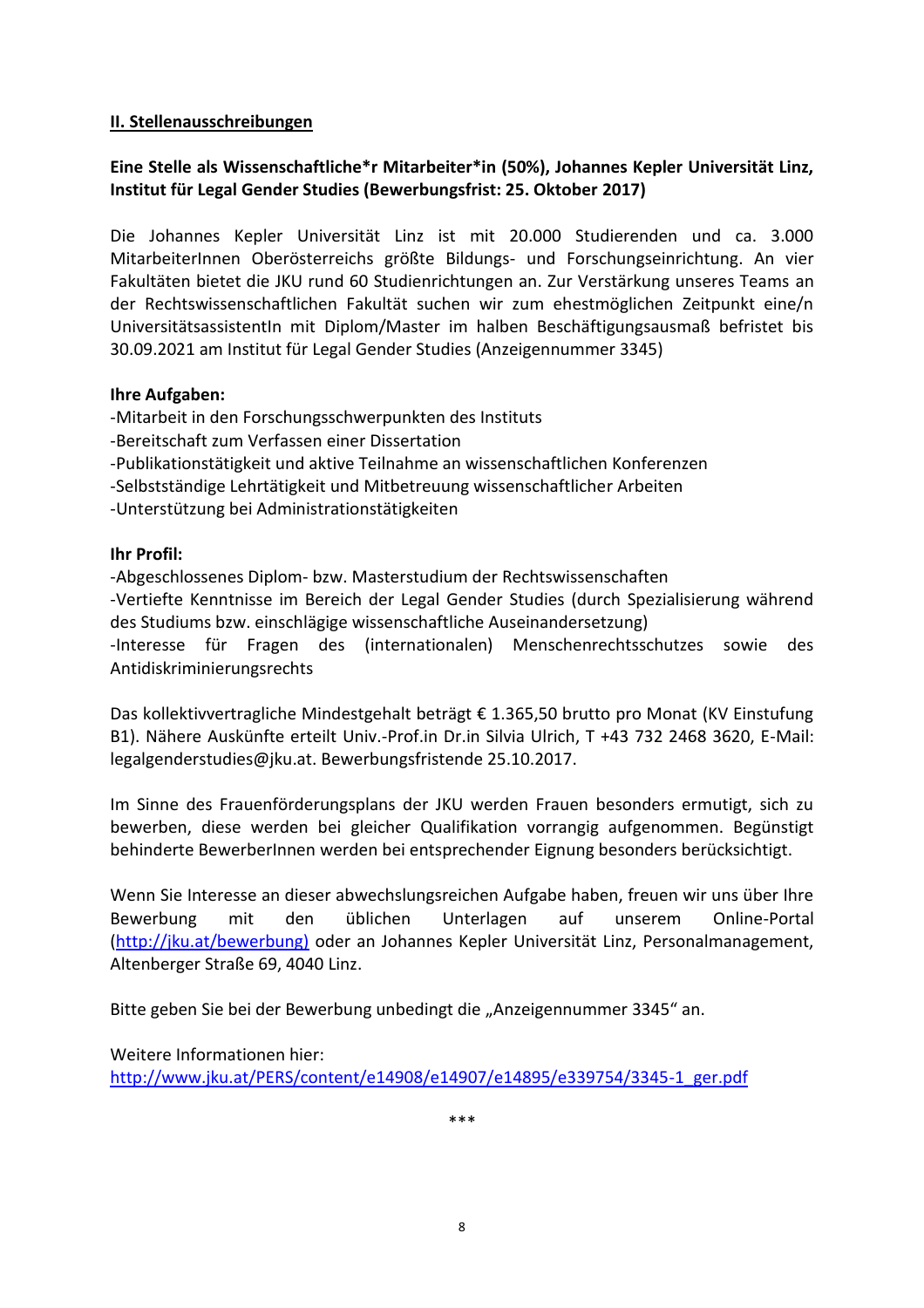# <span id="page-10-0"></span>**Eine Stelle als Akademische\*r Mitarbeiter\*in (Teilzeit), Universität Heidelberg, Lehrstuhl für Öffentliches Recht, Völkerrecht und Menschenrechte, Professor Dr. Seibert-Fohr (Bewerbungsfrist 31. Oktober 2017)**

Am Lehrstuhl für Öffentliches Recht, Völkerrecht und Menschenrechte der Juristischen Fakultät in Heidelberg (Professor Dr. Seibert-Fohr) ist die Stelle eine\*r Akademische\*n Mitarbeiter\*in (in Teilzeit) zum 1.1.2018 (ggf. früher) zu besetzen. Die Stelle ist zunächst auf die Dauer von zwei Jahren angelegt, die Vergütung erfolgt in E-13 TV-L. Gelegenheit zur Promotion wird gegeben.

#### **Einstellungsvoraussetzungen:**

-1. Juristisches Staatsexamen mit weit überdurchschnittlichem Erfolg (mind. Prädikat) und der Nachweis hervorragender Leistungen im Bereich des Öffentlichen Rechts.

-Gute Fachkenntnisse im Bereich des Völkerrechts (mit entsprechendem Nachweis in der Schwerpunktbereichsprüfung) sind erwünscht.

-Gute Fremdsprachenkenntnisse (Englisch in Wort und Schrift verpflichtend; Französisch oder eine andere europäische Sprache erwünscht) sind ebenso Voraussetzung wie der sichere Umgang mit dem PC.

-Unverzichtbar sind Team- und Organisationsfähigkeit.

-Erfahrung bei der Mitarbeit an einem Lehrstuhl als studentische Hilfskraft ist ausdrücklich erwünscht.

Der Aufgabenbereich umfasst die Unterstützung von Forschung und Lehre auf dem Gebiet des Öffentlichen Rechts, einschließlich des Völkerrechts und der Menschenrechte.

Bitte richten Sie Ihre schriftliche Bewerbung mit den üblichen Unterlagen (Bewerbungsschreiben, aussagekräftiger tabellarischer Lebenslauf und Qualifikationsnachweise, Abitur, Liste der Scheine; Examensergebnisse können nachgereicht werden) bis zum 31. Oktober 2017 an Prof. Dr. Anja Seibert-Fohr (Betr. Bewerbung akadem. Mitarb.), Lehrstuhl für Öffentliches Recht, Völkerrecht und Menschenrechte, Friedrich-Ebert-Platz 2, 69117 Heidelberg.

Hinweis: Reichen Sie bitte die Bewerbungsunterlagen nur in Kopie ein. Bewerbungskosten (einschließlich Reisekosten) können nicht erstattet oder übernommen werden. Wir bitten außerdem um Verständnis, dass Bewerbungsunterlagen nicht zurückgesandt werden können.

Schwerbehinderte Menschen werden bei gleicher Eignung bevorzugt berücksichtigt.

Mehr Informationen hier: [http://www.jura.uni-heidelberg.de/md/jura/seibert](http://www.jura.uni-heidelberg.de/md/jura/seibert-fohr/ausschreibung_akad_mitarbeiter_3-_22_03_2017.pdf)[fohr/ausschreibung\\_akad\\_mitarbeiter\\_3-\\_22\\_03\\_2017.pdf](http://www.jura.uni-heidelberg.de/md/jura/seibert-fohr/ausschreibung_akad_mitarbeiter_3-_22_03_2017.pdf)

\*\*\*

<span id="page-10-1"></span>**Eine Oberassistenzstelle (100%), Universität Zürich, Fachgruppe Staats-, Verwaltungs- und Völkerrecht, Prof. Dr. iur. Thomas Gächter (Bewerbungsfrist: 12. November 2017)**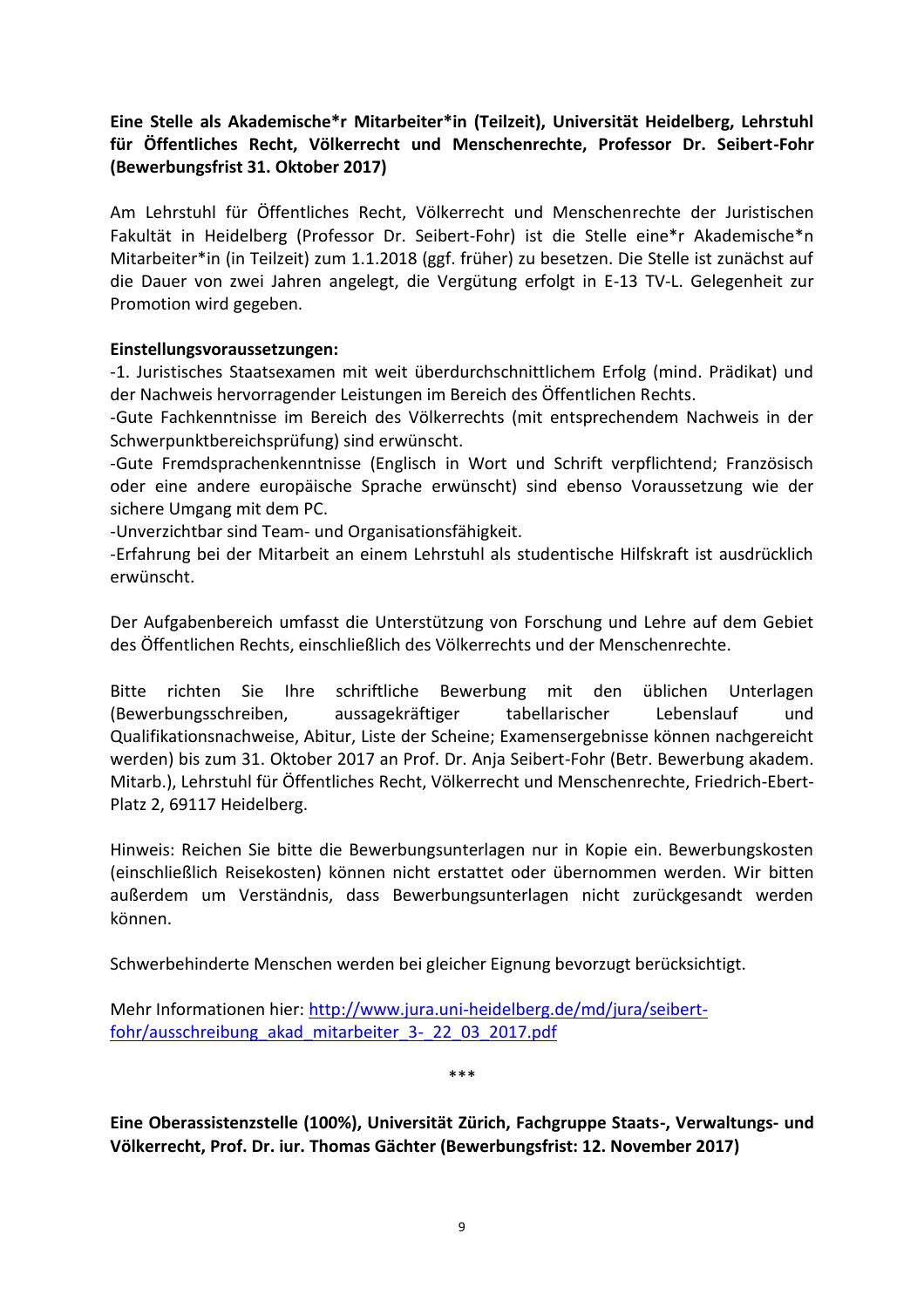Die Fachgruppe Staats-, Verwaltungs- und Völkerrecht an der Rechtswissenschaftlichen Fakultät der Universität Zürich umfasst derzeit 16 Professuren, die den gesamten Bereich des Öffentlichen Rechts sowie des Völker- und Europarechts abdecken.

Per 1. Januar 2018 (oder nach Vereinbarung) zu besetzen ist eine der Fachgruppe zugeordnete Oberassistenzstelle (100%) im Bereich des Staats- und Verwaltungsrechts und/oder des Völker- und Europarechts.

#### **Ihre Aufgaben:**

-Forschung in dem von der Fachgruppe repräsentierten Themenspektrum, insbesondere Ausarbeitung einer Habilitationsschrift

-Mitarbeit in der Lehre und in begrenztem Umfang im Zusammenhang mit administrativen Prozessen der Fachgruppe

#### **Ihr Profil:**

-abgeschlossenes rechtswissenschaftliches Doktorat mit herausragender Qualifikation -Fähigkeit und Bereitschaft zur Habilitation mit einem Schwerpunkt im Themenspektrum der Fachgruppe

#### **Wir bieten:**

-exzellente Arbeitsbedingungen -Begleitung der Qualifikation durch Mitglieder der Fachgruppe -Entlöhnung und Sozialleistungen nach Massgabe der kantonalen Rechtsvorschriften

Die Universität strebt eine Erhöhung des Frauenanteils in Forschung und Lehre an und fordert entsprechend qualifizierte Wissenschaftlerinnen nachdrücklich zur Bewerbung auf.

Ihre Bewerbung richten Sie bitte in elektronischer Form im pdf-Format mit den üblichen Unterlagen und einer aussagekräftigen Skizze eines Habilitationsvorhabens (ca. 3–5 Seiten) bis zum 12. November 2017 an Prof. Dr. iur. Thomas Gächter (lst.gaechter@rwi.uzh.ch).

Rückfragen richten Sie bitte ebenfalls elektronisch an die Adresse lst.gaechter@rwi.uzh.ch.

Weitere Informationen hier: [http://www.ius.uzh.ch/dam/jcr:0d21ff4f-7646-4f97-9d07](http://www.ius.uzh.ch/dam/jcr:0d21ff4f-7646-4f97-9d07-ada533fdf485/Inserat_OA_OeR_Einreichung_2017_Gaechter.pdf) [ada533fdf485/Inserat\\_OA\\_OeR\\_Einreichung\\_2017\\_Gaechter.pdf](http://www.ius.uzh.ch/dam/jcr:0d21ff4f-7646-4f97-9d07-ada533fdf485/Inserat_OA_OeR_Einreichung_2017_Gaechter.pdf)

\*\*\*

<span id="page-11-0"></span>**Fellowships at the Warwick Interdisciplinary Research Leadership Programme, WIRL-COFUND, Warwick Institute of Advanced Study (Deadline 30. November 2017)**

Please see the 2017 Call Documents section for further guidance here [http://www2.warwick.ac.uk/fac/cross\\_fac/ias/wirl/doucment/](http://www2.warwick.ac.uk/fac/cross_fac/ias/wirl/doucment/) 

If you have additional queries please check the FAQs page here [https://www2.warwick.ac.uk/fac/cross\\_fac/ias/wirl/faq/](https://www2.warwick.ac.uk/fac/cross_fac/ias/wirl/faq/) or email [WIRL.COFUND@warwick.ac.uk](mailto:WIRL.COFUND@warwick.ac.uk)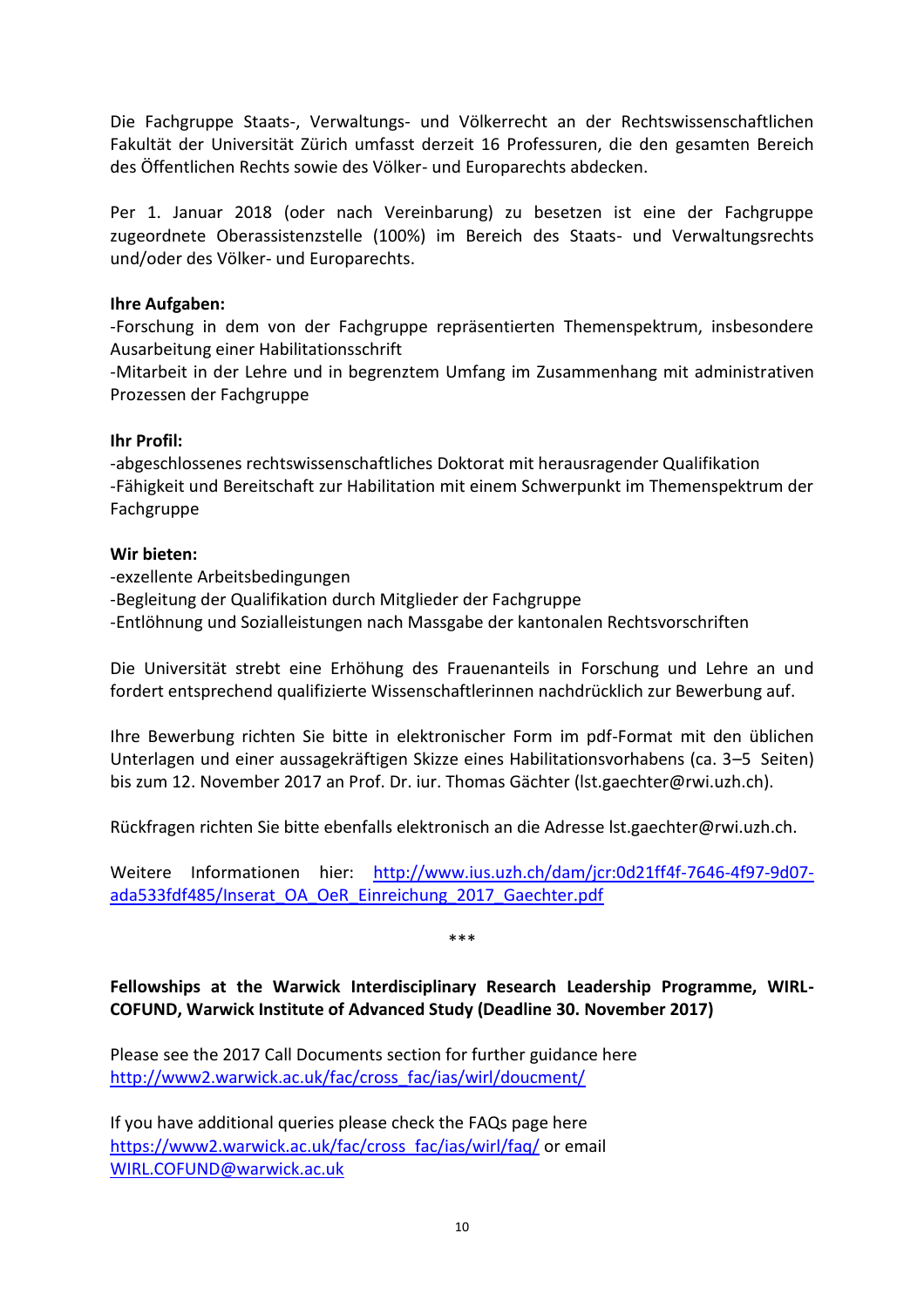#### Please refer to the Review Process & Timeline here

[http://www2.warwick.ac.uk/fac/cross\\_fac/ias/wirl/timeline/](http://www2.warwick.ac.uk/fac/cross_fac/ias/wirl/timeline/) for queries about the process of applications, redress & feedback.

The date for determining the eligibility for the transnational mobility rule will be **7th May 2018**. Applicants must not have resided or carried out their main activity (work/study etc.) in the UK for more than 12 months in the three years prior that date.

The IAS WIRL-COFUND project has received funding the European Union's Horizon 2020 research and innovation programme under the Marie Skłodowska Curie Actions COFUND scheme here [http://ec.europa.eu/research/mariecurieactions/about](http://ec.europa.eu/research/mariecurieactions/about-msca/actions/cofund/index_en.htm)[msca/actions/cofund/index\\_en.htm](http://ec.europa.eu/research/mariecurieactions/about-msca/actions/cofund/index_en.htm) (grant agreement number 713548) to develop the next generation of research leaders. WIRL-COFUND will build on the successful training model developed in the IAS fellowship programmes to bring together early career researchers from around the world into an interdisciplinary research environment. WIRL-COFUND fellows will be expected to undertake research in an area that is linked to one of the Warwick Global Research Priorities here [http://www2.warwick.ac.uk/research/priorities.](http://www2.warwick.ac.uk/research/priorities)

Each fellow will participate in the IAS Academic Careers and Leadership (Accolade) Programme (here [http://www2.warwick.ac.uk/fac/cross\\_fac/ias/wirl/accald\),](http://www2.warwick.ac.uk/fac/cross_fac/ias/wirl/accald)) an extensive training programme aimed at building an independent research profile and establishing a research career.

The programme will recruit 30 fellows from around the world over a five year period, and the first cohort started in September 2017. Calls will be open to researchers who meet the Marie Skłodowska Curie Actions definition of an Experienced Researcher and conform to the mobility requirements of the COFUND scheme (no more than 12 months spent in the UK in the previous three years).

#### \*\*\*

#### <span id="page-12-0"></span>**Eine Stelle als Wissenschaftliche\*r Mitarbeiter\*in (50%), Universität Passau, Lehrstuhl für Öffentliches Recht, Prof. Dr. Urs Kramer (ohne Bewerbungsfrist)**

Die Lehrprofessur für Öffentliches Recht (Professor Dr. Urs Kramer) an der Universität Passau sucht zum nächstmöglichen Zeitpunkt bis zum 31. März 2019 eine/einen Wissenschaftliche Mitarbeiterin / Wissenschaftlichen Mitarbeiter mit der Hälfte (50%) der regelmäßigen Arbeitszeit. Die Vergütung erfolgt nach TV-L Entgeltgruppe 13. Es besteht die Gelegenheit zur Promotion.

#### **Ihre Aufgaben**

Mitarbeit am INTERREG-Projekt "Die gemeinsame Grenzregion Böhmen-Bayern Überwinden der rechtlichen Hindernisse in den Bereichen Verwaltung, Wirtschaft, Soziales und Gesundheit/Společný příhraniční region Česko-Bavorsko Překonání právních překážek v oblasti správy, ekonomiky, sociálních věcí a zdravotnictví" der Lehrprofessur in Kooperation mit der Universität Pilsen, insbesondere durch Recherche, Auswertung der Rechercheergebnisse, Kommunikation mit dem Projektpartner, Organisation von Projekttreffen, Zusammenstellung und Aufbereitung der Forschungsergebnisse.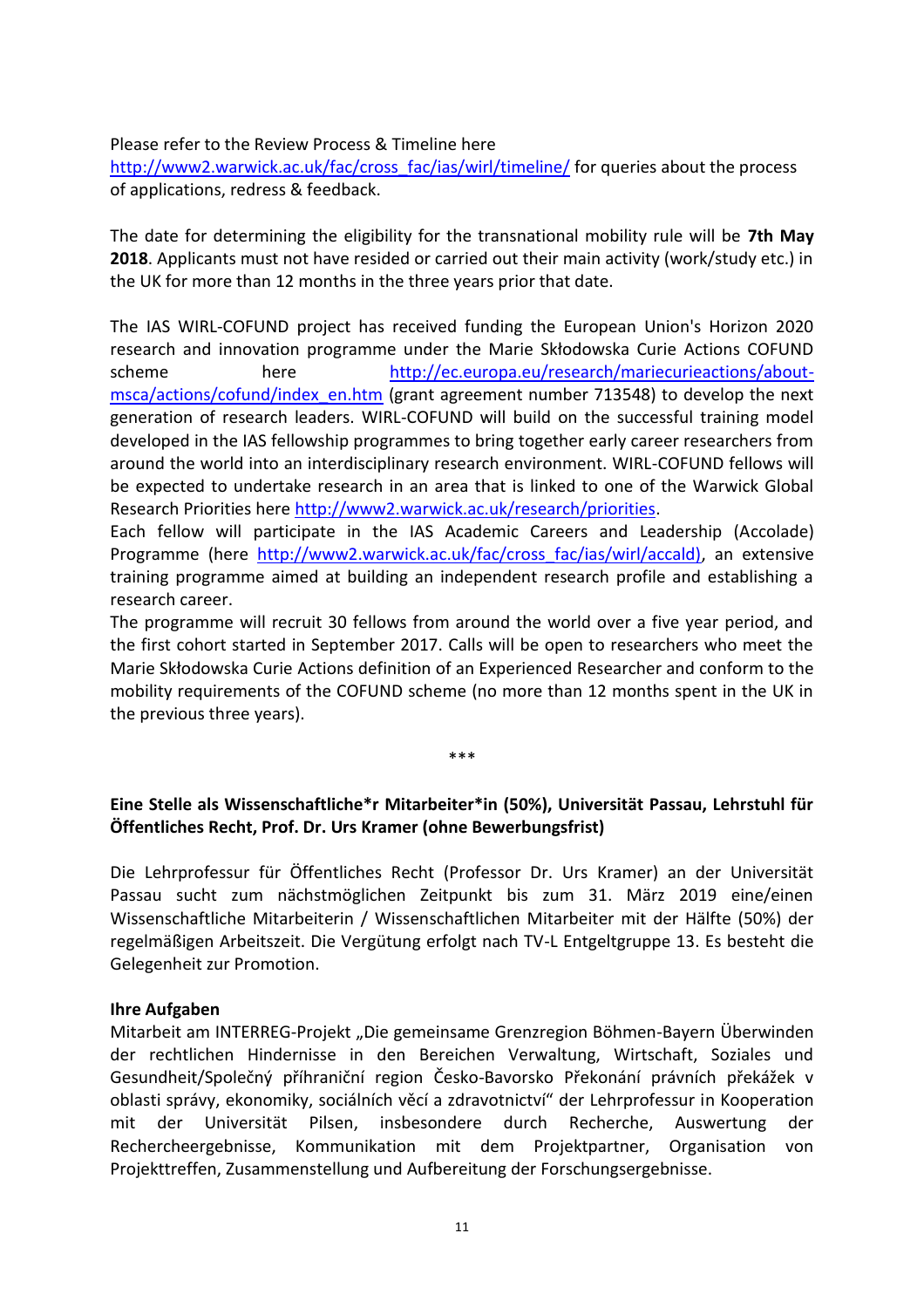#### **Ihr Profil:**

Erforderlich sind ein deutlich überdurchschnittliches Ergebnis in der Ersten Juristischen Staatsprüfung und ein besonderes Interesse am Öffentlichen Recht, insbesondere am Verwaltungsrecht sowie Offenheit für das Recht der Tschechischen Republik und die grenzüberschreitende Projektarbeit. Sehr gute Englisch- Kenntnisse in Schrift und Wort sind notwendig. Vorkenntnisse im tschechischem Recht sowie Sprachkenntnisse des Tschechischen sind nicht erforderlich, aber wünschenswert. Die ausgeprägte Fähigkeit eigenständig, lösungsorientiert und präzise im Team zu arbeiten, muss mitgebracht werden.

Die Universität Passau hat sich zum Ziel gesetzt, ihren Frauenanteil zu erhöhen, und fordert Frauen nachdrücklich zur Bewerbung auf. Die Stelle ist für die Besetzung mit schwerbehinderten Menschen geeignet. Schwerbehinderte Bewerberinnen und Bewerber werden bei ansonsten im Wesentlichen gleicher Eignung, Befähigung und fachlicher Leistung bevorzugt eingestellt.

Ihre aussagekräftigen Bewerbungsunterlagen (kurze Darstellung der Qualifikation für die genannten Aufgaben und Lebenslauf) schicken Sie bitte in elektronischer Form (nur eine Datei im PDF-Format) per E-Mail an das Sekretariat des Instituts für Rechtsdidaktik (rechtsdidaktik@uni-passau.de).

Ihre elektronische Bewerbung sollte genauso aussagekräftig und professionell gestaltet sein wie eine Bewerbung in Papierform. Diese löschen wir spätestens sechs Monate nach Abschluss des Bewerbungsverfahrens.

Mehr Informationen hier: [http://www.uni](http://www.uni-passau.de/fileadmin/dokumente/beschaeftigte/Stellenangebote/2017_10_WM_Prof_Kramer_I.pdf)[passau.de/fileadmin/dokumente/beschaeftigte/Stellenangebote/2017\\_10\\_WM\\_Prof\\_Kram](http://www.uni-passau.de/fileadmin/dokumente/beschaeftigte/Stellenangebote/2017_10_WM_Prof_Kramer_I.pdf) [er\\_I.pdf](http://www.uni-passau.de/fileadmin/dokumente/beschaeftigte/Stellenangebote/2017_10_WM_Prof_Kramer_I.pdf)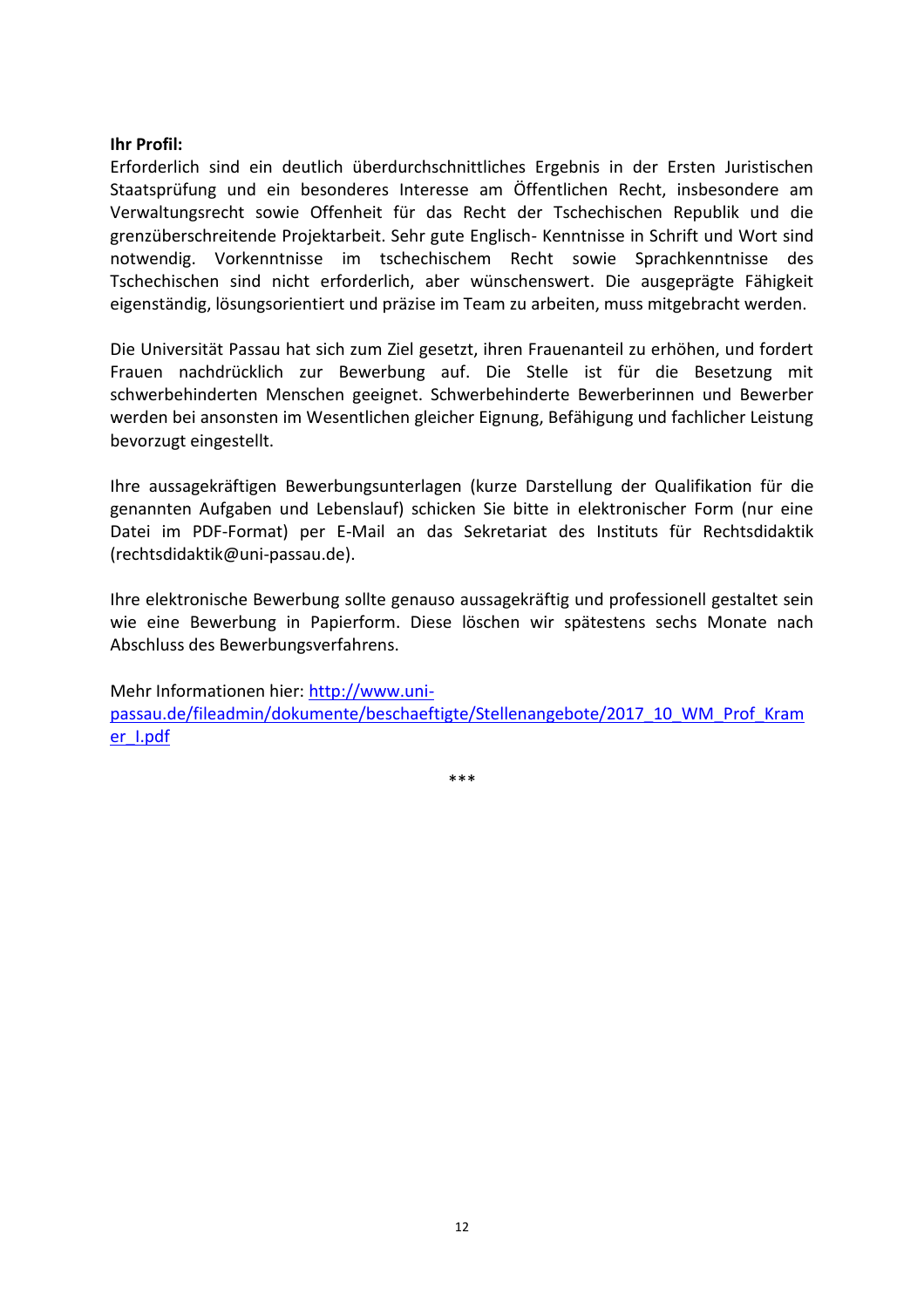#### <span id="page-14-0"></span>**III. Call for Papers**

#### <span id="page-14-1"></span>**ESIL IGILTP - Call for Expressions of Interest : First European Conference on the Theory and Philosophy of International Law, Application until 31 January 2018**

The ESIL Interest Group on International Legal Theory and Philosophy (IGITLP) cordially invites European scholarly institutions to express their interest in hosting and co-organising, together with IGILTP, the First European Conference on the Theory and Philosophy of International Law.

Please submit expressions of interest to IGILTP's chair, Jörg Kammerhofer (joerg.kammerhofer@jura-uni.freiburg.de), until Wednesday, **31 January 2018**. Informal queries can be directed to the same address.

More information here:<http://www.esil-sedi.eu/node/1896>

\*\*\*

# <span id="page-14-2"></span>**ESIL Annual Conference 13-15 September 2018, Manchester: Call for Papers - 'International law and universality', Submission Deadline: 31 January 2018**

The 14th Annual Conference of the European Society of International Law will be held at The University of Manchester on 13 - 15 September 2018. It will be facilitated by the Manchester International Law Centre (MILC).

#### **The overall theme of the conference is 'International law and universality'.**

Paper proposals are welcome from individuals and panel proposals are welcome from ESIL Interest Groups and should relate to one of the following eight themes: The 'Particular' vs the 'Universal' in International Law Universality and regimes Universality and adjudication A European tradition of Universality? Universality and the teaching of international law Universality and the working languages of international law Critique and resistance to Universality Universality over time

Further details of the conference theme, the themes of the agora panels, and the submission procedure can be found in the **CALL FOR PAPERS**. The deadline for the submission of proposals is **31 January 2018**. Note: Pre-conference ESIL Interest Group events will be held during the morning of Thursday 13 September.

More information here:<http://www.esil-sedi.eu/node/1888>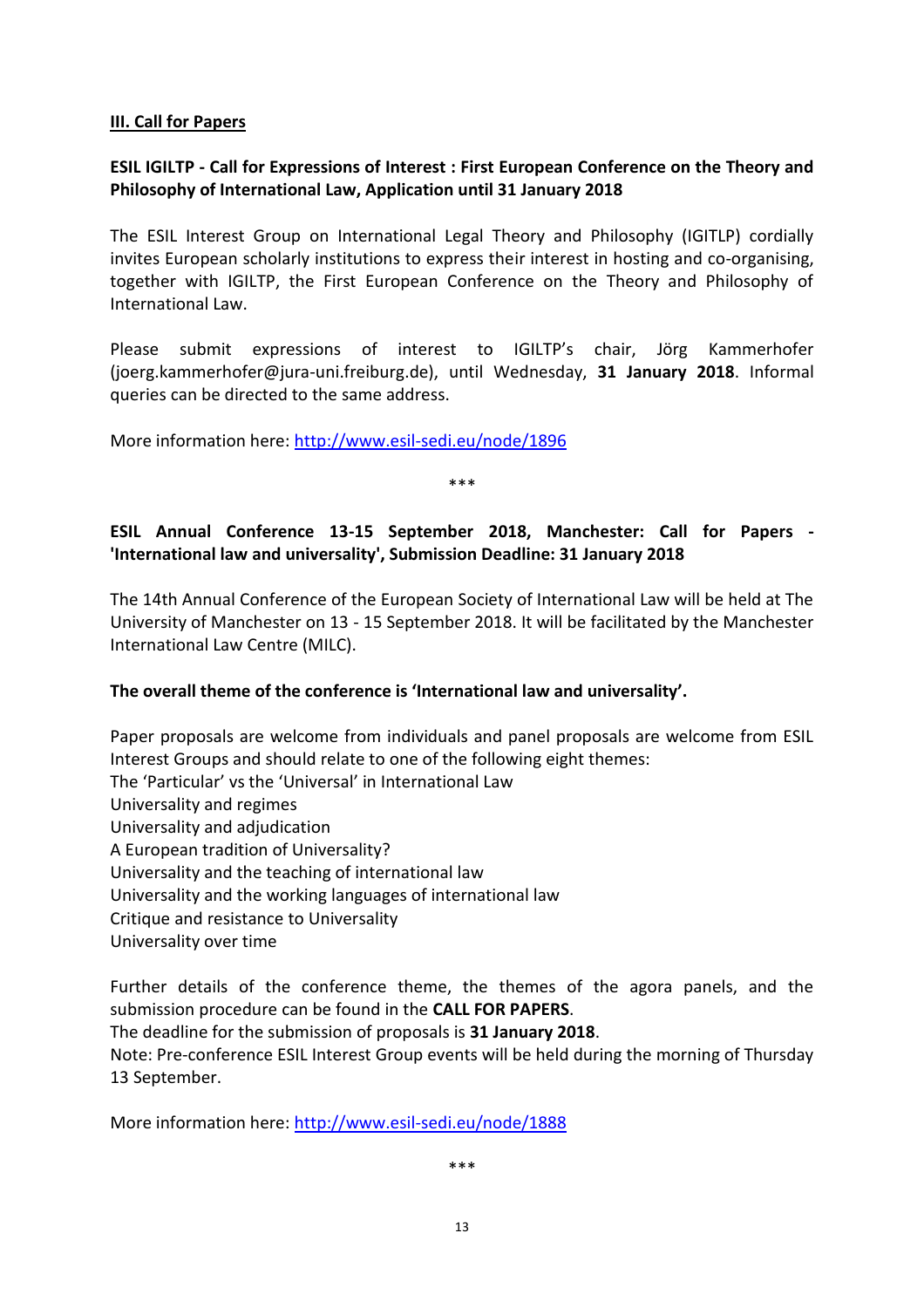#### <span id="page-15-0"></span>**IV. Summer Schools und Weiterbildung**

#### <span id="page-15-1"></span>**Winter School on Federalism and Governance 2018, Austria/Italy, 5 February - 16 February (Deadline: 26 October 2017)**

The Institute for Comparative Federalism of Eurac Research, Bolzano/Bozen, the Faculty of Law and the School of Political Science and Sociology at the University of Innsbruck announce their

WINTER SCHOOL ON FEDERALISM AND GOVERNANCE 2018

The Winter School is a cross-border postgraduate programme located in the heart of the Alps under the auspices of the Secretary General of the Council of Europe. The 2018 edition will focus on "FEDERALISM IN THE MAKING"

Dates and venues: **5 February - 16 February 2018**

The first week *(5 - 9 February)* takes place at the Faculty of Law and School of Political Science and Sociology, Leopold-Franzens-Universität Innsbruck, Austria; The second week (*12 - 16 February)* takes place at the Institute for Comparative Federalism, Eurac Research, Bolzano/Bozen, Italy.

Deadline for applications: **26 October 2017**

The Winter School is designed for participants from all nationalities who wish to broaden their knowledge of federalism and multilevel governance through an interdisciplinary and comparative approach. We welcome applications from post-docs, postgraduate & graduate students, researchers, civil servants, employees of national/international organizations or NGOs. The Winter School explores how federalism can contribute to multilevel, integrated and pluralistic decision-making. It is a unique opportunity to receive training on theoretical and practical aspects of federalism and governance.

Please see the attached flyer for major details on the Winter School 2018. To apply and for further information, please visit: http://winterschool.eurac.edu or follow us on Facebook: [https://www.facebook.com/Winter-School-on-Federalism-and-Governance-EURAC-Uni-](https://www.facebook.com/Winter-School-on-Federalism-and-Governance-EURAC-Uni-Innsbruck-213933402132301/?ref=aymt_homepage_panel)[Innsbruck-213933402132301/?ref=aymt\\_homepage\\_panel](https://www.facebook.com/Winter-School-on-Federalism-and-Governance-EURAC-Uni-Innsbruck-213933402132301/?ref=aymt_homepage_panel)

Please be so kind as to forward this information to the members of your networks and to potential candidates. Thank you very much!

Kind regards The Scientific Committee Univ.-Prof. Dr. Anna Gamper, Prof. Dr. Francesco Palermo, Univ.-Prof. DDr. Günther Pallaver

For further information: [http://winterschool.eurac.edu/?page\\_id=5518](http://winterschool.eurac.edu/?page_id=5518)